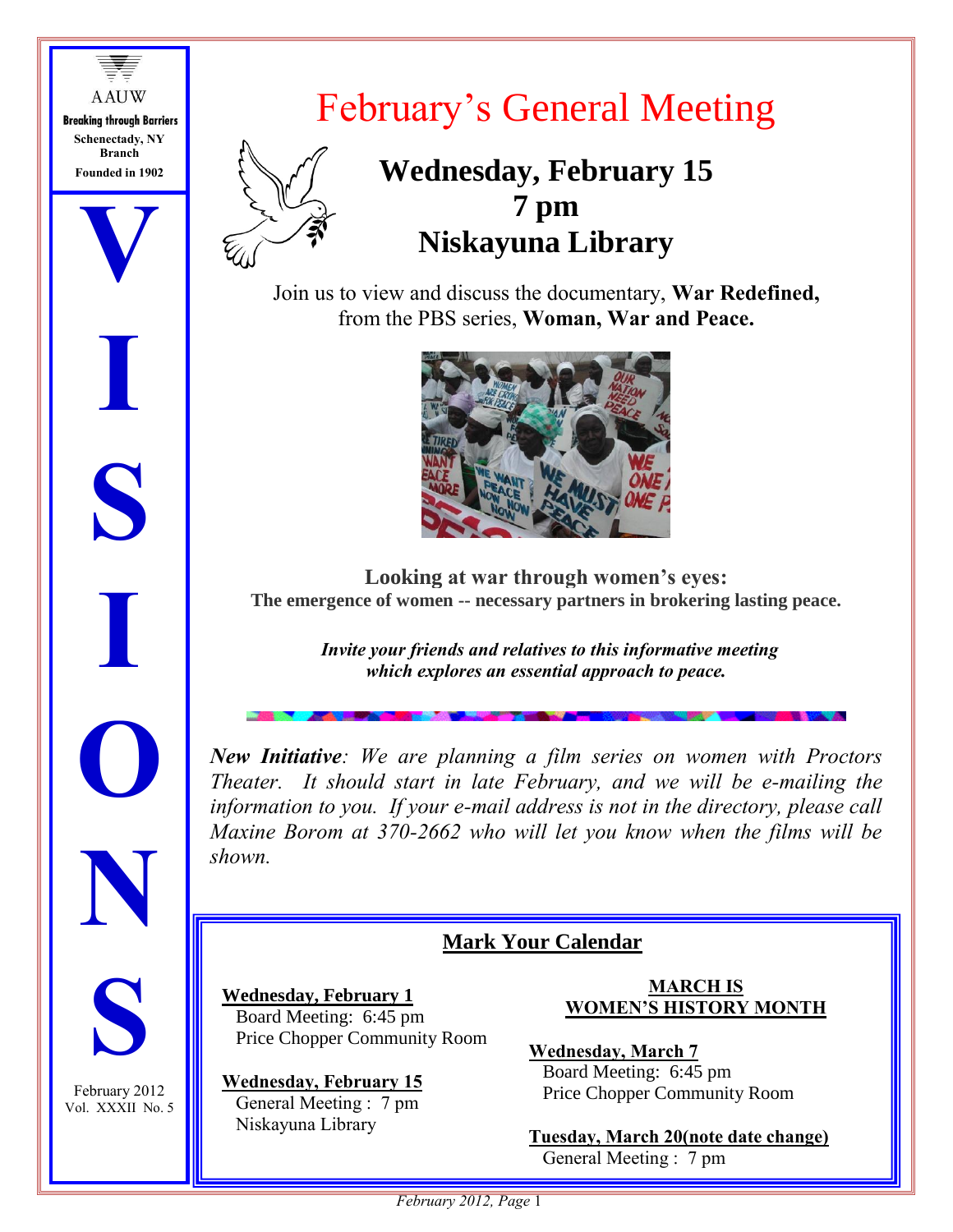

#### **CO-PRESIDENTS' MESSAGE**



**"Schenectady AAUW Still Relevant in 2012"** Who would have thought that our efforts resonate in much the same manner as they did for AAUW founding members. We may have less "white gloves and tea" events, but we still have fun as we focus our efforts to improve the lives of women and girls in our community and in the world.

Our December luncheon and program was a wonderful success. Many of you who attended, responded quite positively to the AAUW-NYS initiative, "My Sister's Keeper," described so effectively by Melissa Guardaro, AAUW-NYS Director of International Affairs. She sparked an interest in us to learn and do more concerning the plight of women worldwide and within our domestic borders. From the response of four Varied Interests Study Group and other members who heard Melissa's presentation, we will focus on expanding our efforts in support of AAUW–New York State as it moves forward with their "My Sister's Keeper" efforts. The February program is the result of Melissa's explanation of this initiative.

The December holiday season seems a distant memory, but our organization provided services to the less fortunate in our community that were very much appreciated. Girls, Inc. thanked us for all our donations collected at our luncheon, and for assistance from Robin Eddy, Arlene Maranville, Marguerite Pileggi, Allie Russo, Elise Russo, and Linda Zuckerman in their Holiday Shop. Thanks also to those of you who planned to help wrap presents from Toys for Tots. (Unfortunately, the presents did not arrive in time to be wrapped.) The Middleburgh Elementary School really appreciated the toys, hats, and mittens donated by us which helped greatly in their efforts to provide warm clothing and toys for each student whose family is rebuilding after the flood. Thank you all for purchasing and donating such lovely things.

Thank you to Robin Eddy for designing and purchasing AAUW-Schenectady Branch business cards, two new and vibrant banners, and a lawn sign for the Varied Interests Group.



(If your group would like a lawn sign to advertise your meeting, please contact Robin.)

The January tour and information about the future of Proctors Theatre makes us more aware of the benefits of our local culture. We are indeed fortunate to have Proctors in our community.

Our nominating committee is at work selecting leaders for 2012-2013. If you are interested in a leadership position or have ideas concerning leadership positions, please contact Pam Haller or Gerri Pinkerton, co-chairs of the nominating committee.

We hope that 2012 is going well for all of you, and we look forward to seeing you at the next general meeting.

**ALCOHOL:** 

*Robin Eddy [reddy@ny.cap.rr.com](mailto:reddy@ny.cap.rr.com)* **and** *Jennie Pennington [pennington2276@cs.com](mailto:pennington2276@cs.com)*

#### **MEMBERSHIP NEWS**

Happy New Year to all our members! As we begin 2012, let's get the year off right by participating in the programs offered by the Schenectady branch this year. Remember there is strength in numbers so the more we participate the stronger we get and the more we learn.

Join a Study and Interest group if you have not done so. Many diverse offerings are there for us to enjoy. Come to the general meetings. Much time and effort is put in to assure us interesting and informative meetings. We look forward to a fulfilling and enjoyable year. See you at the meetings!

*Sondra Grady and Arlene Maranville*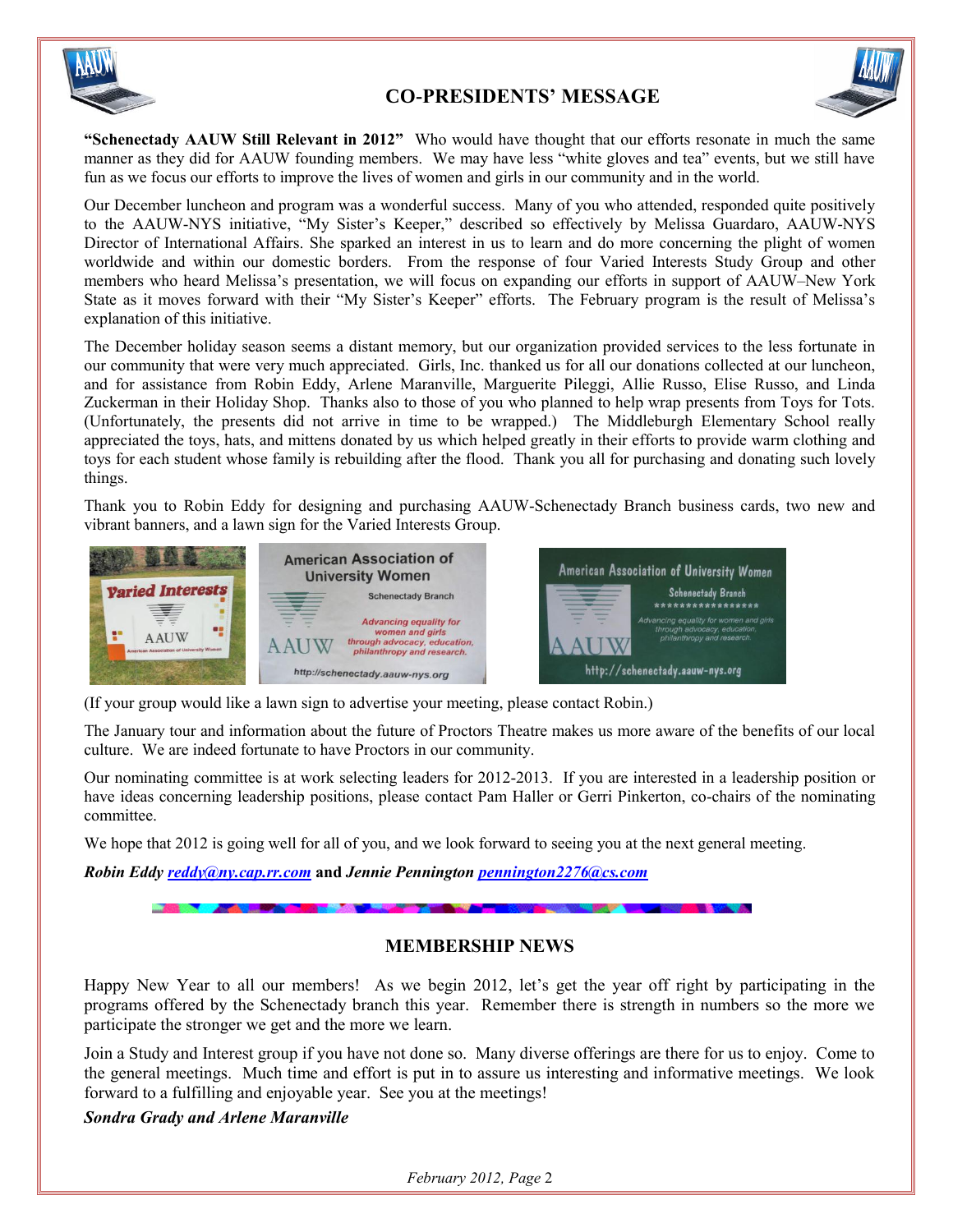#### **CROSSING THE LINE**

"A student is groped on the way to class"

"Kids call a student "gay" and "faggot" and just won't quit"

"A demeaning sexual rumor about a student goes viral in cyberspace"

These examples of everyday occurrences in school are cited in AAUW's recent, groundbreaking research report entitled "Crossing the Line: Sexual Harassment at School". This report analyzes data collected from a national survey of 1,965 students in grades 7-12. The data show that sexual harassment, either being the recipient, being the witness, or being the perpetrator is a part of everyday life in middle and high schools.

Sexual harassment is considered a unique kind of bullying that involves sex and gender; it includes verbal harassment (unwelcome sexual comments, jokes, or gestures) as well as physical harassment to a lesser extent. Nearly half the students surveyed had experienced some form of sexual harassment; 87%of those students shared that it affected them negatively.

Girls were more likely to be sexually harassed than boys (56 % versus 40%). About one-third of girls reported witnessing sexual harassment versus one-quarter of boys. This survey is important because incidences of sexual harassment are rarely reported; thus, the prevalence of this activity comes as a surprise to many teachers, administrators, and parents.

Sexual harassment negatively affects students in a variety of ways including emotional issues, difficulty sleeping, decreased productivity in school, and increased absenteeism. These effects can create dire consequences for students in terms of graduation rates and, ultimately, dropping out of school.

ASCD, the international educational leadership organization has a major initiative called "Educating the Whole Child". The five tenets of "The Whole Child" are ensuring that all students are safe, supported, challenged in their school work, engaged, and healthy. Students who are sexually harassed are at a disadvantage when it comes to satisfying these areas and enabling them to have a complete educational experience.

The "Crossing the Line" report ends with some suggestions to address these occurrences: urging administrators to make preventing sexual harassment a priority and ensuring that teachers and guidance counselors know how to respond when they witness sexual harassment or when it is reported to them. Additionally, teachers should receive strategies and protocols for guiding class discussions about this topic. Survey results showed that students were eager to have discussions about the topic, attend workshops, and receive information on the school website including how to respond when they are harassed or when they witness it happening to others.

Finally, the report has recommendations for how parents and other concerned adults can prevent sexual harassment: being good role models, knowing how to support students by listening carefully and respectfully to their children as they discuss these issues, and providing assistance if students choose to report the negative behavior.

The recommendations included community groups taking action against sexual harassment: being guest lecturers at school or meeting with administrators to lend support. AAUW is a perfect organization to continue to address this issue so that our young women (and young men) can feel safe and secure both in school and beyond the schoolyard.

#### *Elise Russo*



*February 2012, Page* 3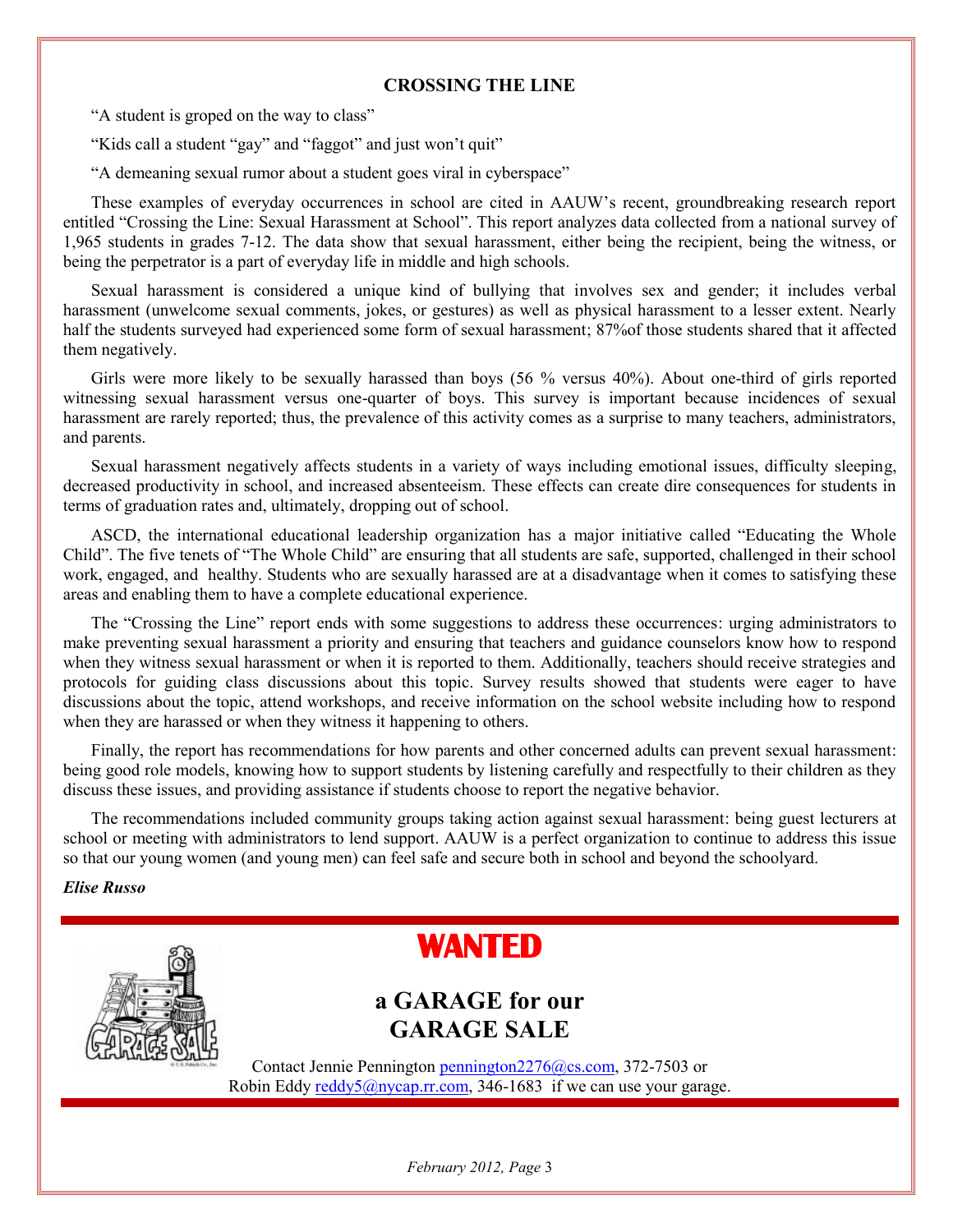#### **AAUW POLICY FOCUS FOR 2012**

AAUW is committed to promoting women's issues through its public policy program. "The public policy program underscores AAUW's mission of advancing equity for women and girls through advocacy, education, philanthropy, and research" (AAUW, 2012). The organization informs its members of important policy issues so that they are able to support these issues on the local, state, and national levels. "Issue advocacy isn't just about AAUW lending its name to an issue, or speaking on Capitol Hill. Issue advocacy is about AAUW members and all citizens concerned with equity being knowledgeable and aware of the current status of important issues" (AAUW's FEDERAL POLICY AGENDA, 2012).

During 2012, the public policy principles for action will cover several important areas. These areas are: 1) education is the foundation of our society; 2) all individuals need to have affordable housing, health care, and a clean environment; 3) all individuals have a right to privacy, freedom from violence, and reproductive rights; 4) affirmative action is essential to the well-being of people throughout the world; 5) more international policies to promote human rights, and justice; 6) pay equity and fairness in compensation for all women; 7) the protection of social security from privatization; 8) the improvement of retirement benefits; 9) the vigorous protection of and full access to civil and constitutional rights; 10) strong enforcement of employment antidiscrimination statutes.

The biennial action priorities will include the support of a strong public school system, the economic selfsufficiency of all women, and the guarantee of equality, individual rights, and social justice for a diverse society.

Social security, Medicare, and Medicaid will need our support over the next two years. These entitlement programs are essential for a large segment of our population. AAUW will be a major player in supporting these important programs since it advocates for economic self-sufficiency of women. *Linda Rizzo*

# **Attention Artists**

Here's your chance to enter AAUW's Fourth Annual Art Contest. Submit your original artwork by January 31 at <http://www.aauw.org/contests>.

Members can then vote on the submitted art work beginning February 6.

If you do submit a picture, contact Robin Eddy at [reddy5@nycap.rr.com](mailto:reddy5@nycap.rr.com), and she will notify members by e-mail who hopefully will vote for your work.

Winning artwork will be featured on a collection of AAUW note cards to be released in the spring to all AAUW members.

### **Please note the following change in your directory:**

Donna Northrup's new email address is [djq1945@gmail.com.](mailto:djq1945@gmail.com)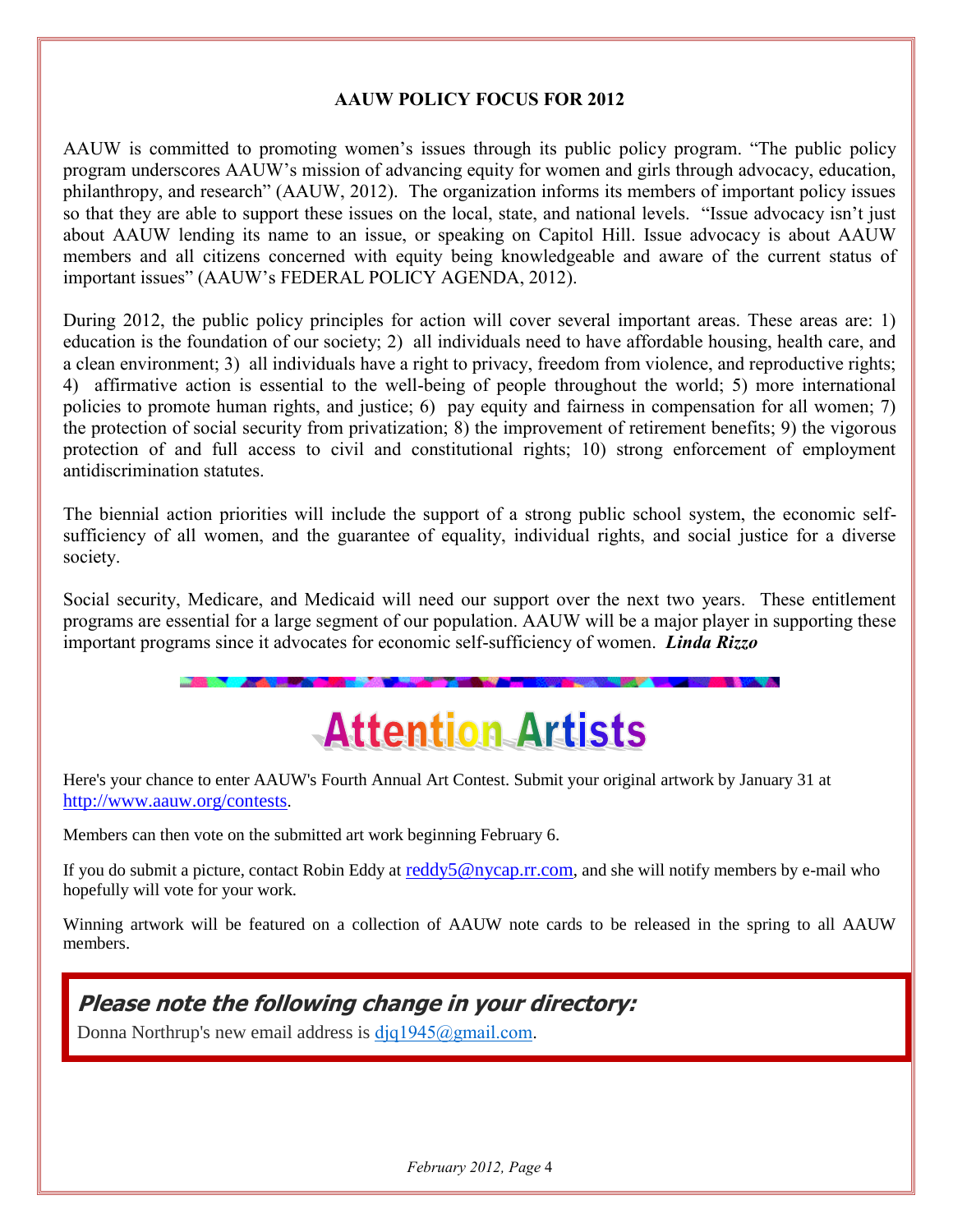

### *Study and Interest Group Meetings for February 2012*

If you're interested in attending a meeting, contact the leader.



**Book Exchange I** Leader: Dottie Potochnik (399-3854) No regular meetings

**Niskayuna Book Exchange** Leader: Ellie Rowland (370-1958) No regular meetings

#### **Couples Gourmet**

Leader: Kay Stanczk (583-6904) **February 10, 2012, 7 pm** Theme: Mardi Gras Co-Hostesses: Barbara Piliere and Linda Zuckerman

**Diversity in Schenectady** Leader: Suzanne Taylor (393-9035) **February 10, 2012, 1:30 pm** Program: Gail Karl - Whitney Book Store Hostess: Gail Karl Location: 2513 McGovern Drive, Niskayuna Co Hostesses: Sondra Grady and Barbara Aldi

#### **Modern Literature**

Co-Leaders: Joan Amell (399-4709) and Mary Delory (393-6811) **February 13, 2012, 7:30 pm** Book: Every Last One by Anna Quindlen Reviewer: Dottie Potochnik Hostess: Ellie Rowland Location: 1249 Sandra Lane, Niskayuna Co-Hostess: Joan Amell

#### **Mah Jongg**

Leader: Robin Eddy (346-1683) **February 13, 2012, 1:30 pm** Hostess: Robin Eddy Location: 1222 Hempstead Road, Niskayuna

**February 27, 2012, 1:30 pm** Hostess: Arlene Maranville Location: 1 Maywood Drive, Scotia New members welcomed.

#### **Quilting**

Leader: Pat Buczkowski (372-3893 **February 28, 2012, 7 p.m.** Program: Disappearing Nine-Patch Hostess: Toni Walsh Location: 113 Alexander Avenue, Scotia

#### **Science Topics**

Leader: Winnie Balz (372-3663) **February 6, 2012, 7:30 pm** Program: Ecological Consequences of Globalization Presenter: Julie Burgess Hostess: Ellie Rowland Location: 1249 Sandra Lane, Niskayuna

#### **Scotia-Glenville, Burnt Hills Varied Interests**

Leader: Arlene Gollmer (399-2479) **February 12, 2012, 1:00 pm** Program: Baptist Health Center Future Plans Planner: Grace Mueller Location: Baptist Health Center, Scotia

**Serendipity** Leader: Jennie Pennington (372-7503)

#### **Schenectacy AAUW Bloggers**

The new group gives Branch members a chance to communicate in real time about topics that interest them.

Contact Jennie Pennington (372-7503)

#### **PROPOSED NEW STUDY & INTEREST GROUPS**

**A One-Book Book Group** to read and discuss **Half the Sky by Nicholas D. Kristof and Sheryl WuDunn**. At the Holiday Brunch, speaker Melissa Guardaro informed us of world-wide humanitarian issues involving women and children. She recommended educating ourselves as an important first step. This book was on her list of readings. **Singles Gourmet** for single members interested in cooking and gathering to share.

**Bridge** for experienced and novice players. **Interested?** Contact Marguerite Pileggi: **margo32650@aol.com**